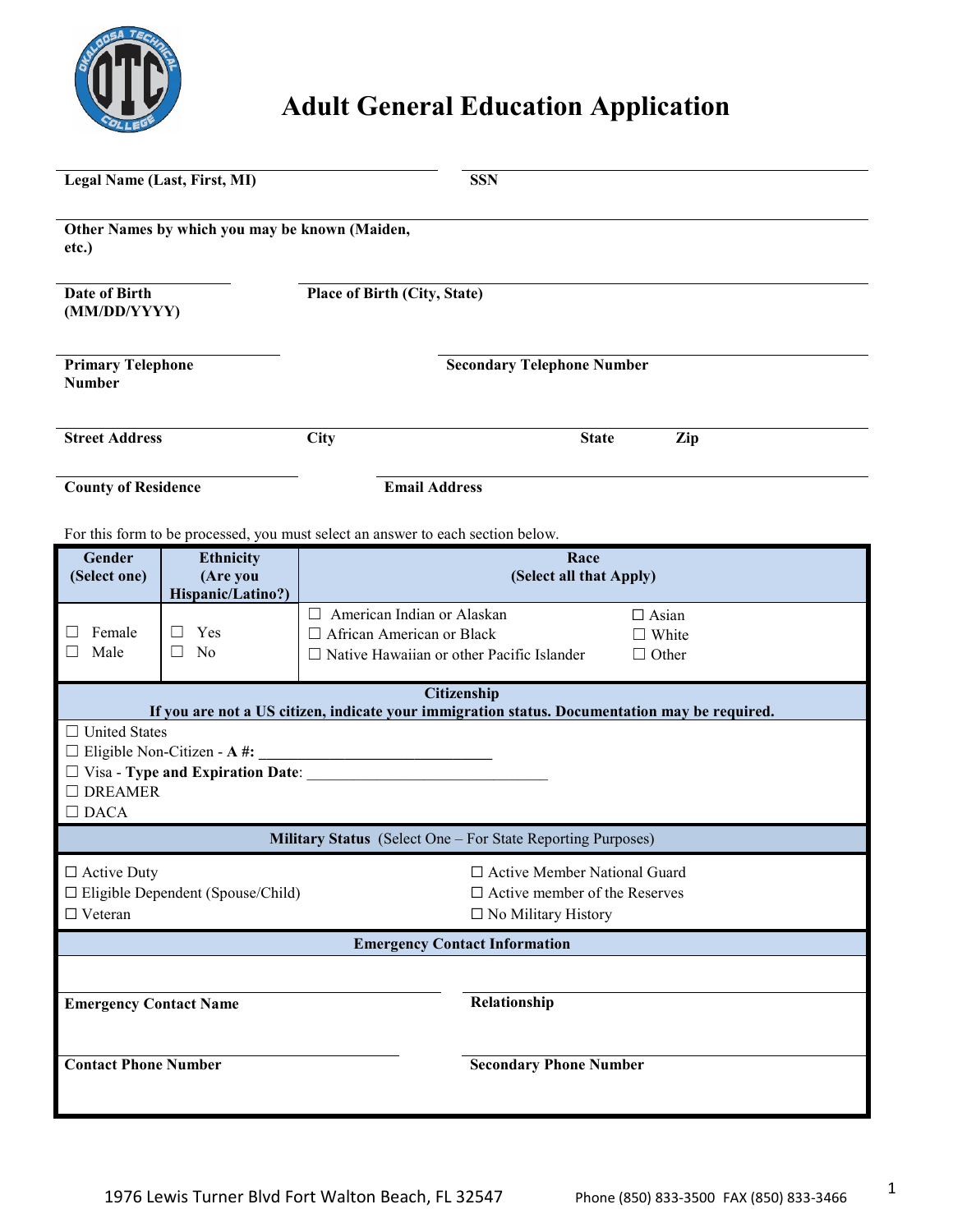

## **Adult General Education Application**

| <b>Educational History</b>                                                                                                                                                                                                                                                             |                                                                                                           |                                                               |                                            |                                                                  |  |
|----------------------------------------------------------------------------------------------------------------------------------------------------------------------------------------------------------------------------------------------------------------------------------------|-----------------------------------------------------------------------------------------------------------|---------------------------------------------------------------|--------------------------------------------|------------------------------------------------------------------|--|
|                                                                                                                                                                                                                                                                                        |                                                                                                           | <b>Highest School Grade Completed (Check only one)</b>        |                                            |                                                                  |  |
| No Schooling<br>⊔<br>Elementary School $(K - 5th)$<br>$6th$ Grade<br>$\Box$                                                                                                                                                                                                            |                                                                                                           | $7th$ Grade<br>8 <sup>th</sup> Grade<br>9 <sup>th</sup> Grade |                                            | 10 <sup>th</sup> Grade<br>11 <sup>th</sup> Grade<br>$12th$ Grade |  |
|                                                                                                                                                                                                                                                                                        |                                                                                                           | Last School Attended                                          |                                            |                                                                  |  |
| <b>Type of School</b>                                                                                                                                                                                                                                                                  | $\Box$ Elementary                                                                                         | $\Box$ Middle School                                          | $\Box$ High School                         | $\Box$ Other                                                     |  |
| <b>Name of School</b>                                                                                                                                                                                                                                                                  |                                                                                                           |                                                               | Last date attended                         |                                                                  |  |
|                                                                                                                                                                                                                                                                                        |                                                                                                           |                                                               |                                            |                                                                  |  |
| Location (City, State)                                                                                                                                                                                                                                                                 |                                                                                                           |                                                               |                                            |                                                                  |  |
|                                                                                                                                                                                                                                                                                        |                                                                                                           | <b>Employment Status: Select One</b>                          |                                            |                                                                  |  |
| $\Box$ Unemployed – Not seeking employment<br>$\Box$ Unemployed – Looking and Eligible for Employment                                                                                                                                                                                  |                                                                                                           | $\Box$ Employed                                               | $\Box$ Employed with notice of termination |                                                                  |  |
|                                                                                                                                                                                                                                                                                        | Goal(s) for Attending Class(es): Select all that apply.                                                   |                                                               |                                            |                                                                  |  |
| $\Box$ Pass the GED                                                                                                                                                                                                                                                                    | $\Box$ Retain current job<br>$\Box$ Obtain a job<br>$\Box$ Enter post-secondary education or job training |                                                               |                                            |                                                                  |  |
|                                                                                                                                                                                                                                                                                        |                                                                                                           | Please answer the following                                   |                                            |                                                                  |  |
| Are you open to receiving text messages from our school?<br>1.                                                                                                                                                                                                                         |                                                                                                           | $\Box$ Yes (Cell Number)                                      |                                            | $\square$ No                                                     |  |
| Are you a single parent?<br>2.                                                                                                                                                                                                                                                         |                                                                                                           | $\Box$ Yes                                                    | $\Box$ No                                  |                                                                  |  |
| 3.<br>Have you ever been convicted of a felony?                                                                                                                                                                                                                                        |                                                                                                           | $\Box$ Yes                                                    | $\Box$ No                                  |                                                                  |  |
|                                                                                                                                                                                                                                                                                        | Please select the term you wish to begin classes at OTC:                                                  |                                                               |                                            |                                                                  |  |
|                                                                                                                                                                                                                                                                                        | $\Box$ Fall 2022                                                                                          | $\Box$ Spring 2023                                            |                                            |                                                                  |  |
| I affirm that the information provided in this application is true and accurate. I understand that enrollment information and test scores<br>may be released for federal and state reporting requirements. I have been provided the Social Security Collection and Usage<br>Statement. |                                                                                                           |                                                               |                                            |                                                                  |  |
| Signature                                                                                                                                                                                                                                                                              |                                                                                                           |                                                               | Date                                       |                                                                  |  |
|                                                                                                                                                                                                                                                                                        |                                                                                                           |                                                               |                                            |                                                                  |  |

No person shall, on the basis of race, color, religion, gender, age. ethnicity, national origin, marital status, disability, political or religious beliefs be excluded from participation in. be denied the benefits of, or be subjected to discrimination under any education program or activity, or in any employment conditions or practices conducted by this School District, except as provided by law.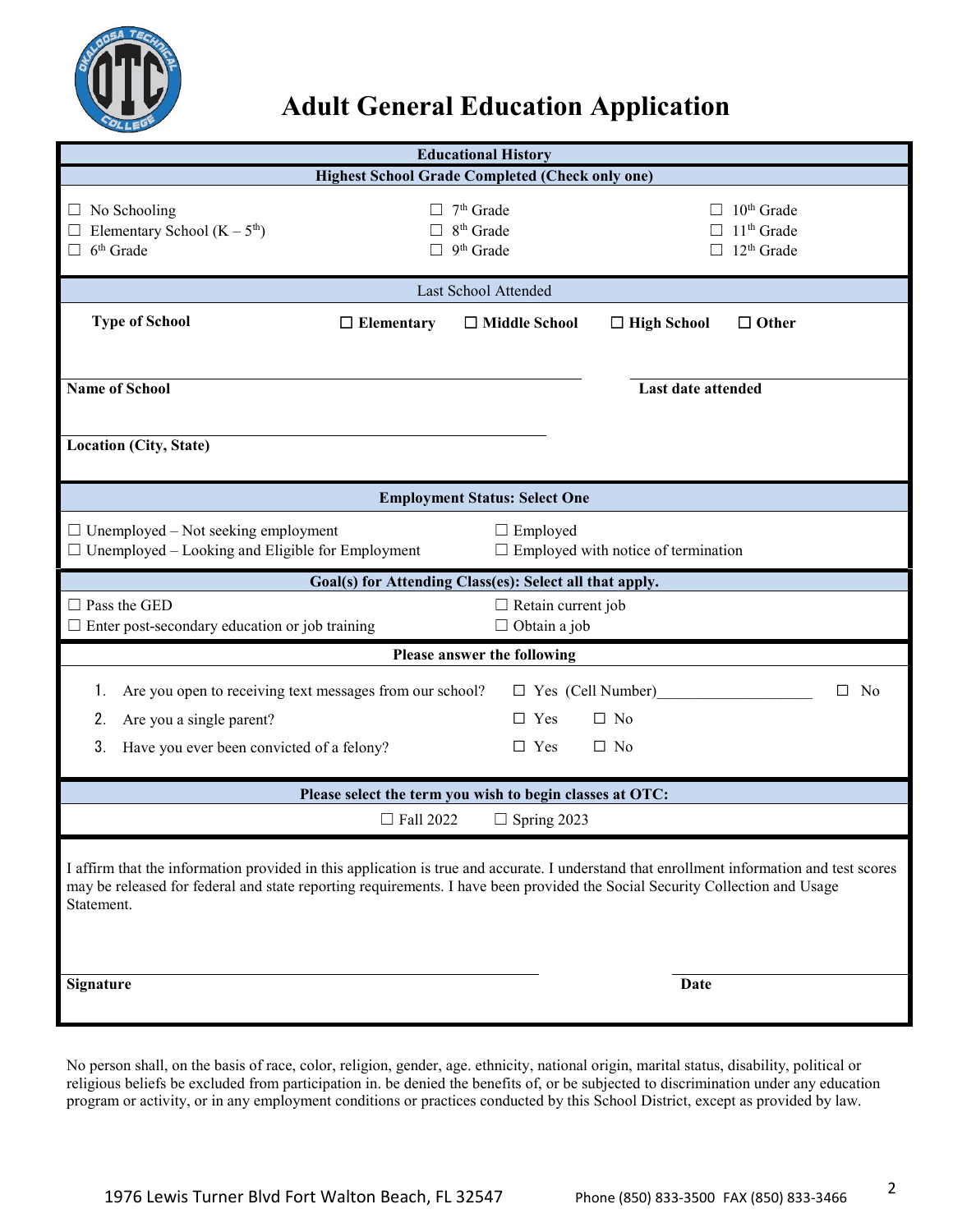

## **Collection of Social Security Numbers**

In compliance with Florida Statute 119.071(5), this document serves to notify you of the purpose for the collection, release and usage of your Social Security Number (SSN).

Pursuant to Florida Statute, 119.971(5) (a) 2.a., Okaloosa Technical College collects and uses your SSN only for the following purposes in performance of the college's duties and responsibilities, including compliance with federal and state statutes related to financial and academic assistance, inter-institutional articulation or transfer, and for actions imperative to the performance of Okaloosa Technical College's duties and responsibilities as prescribed by law.

To protect your identity, Okaloosa Technical College will secure your SSN from unauthorized access; strictly prohibit the release of your SSN to unauthorized parties contrary to state and federal law; and assign you a unique student identification number. This ID number is used for associated educational purposes at Okaloosa Technical College, except as set out below.

#### **Admissions**

Federal legislation relating to the Hope Tax Credit and other tax benefits for education require that all postsecondary institutions report student SSNs to the Internal Revenue Service. This IRS requirement makes it necessary for colleges to collect the SSN of every student. A student may refuse to disclose his or her SSN to the College for this purpose, but the IRS is then authorized to fine the student \$50 pursuant to the Internal Revenue Code, Section 25A. To avoid potential fines, please complete [form, W-9S,](https://www.spcollege.edu/uploadedFiles/About/fw9s.pdf) and return it to the Okaloosa Technical College campus' financial aid office. While the collection and use of Social Security Numbers may be authorized, a student is not required to provide his or her Social Security Number as a condition of enrollment or graduation.

Non-credit programs may use your Social Security Number for the purpose of reporting to the state to facilitate the process of certification and license renewal, and for reporting non-credit course and in-service training information as required by state law.

#### **Financial Aid**

A student's SSN is required for the following financial aid purposes: The U.S. Department of Education's Free Application for Federal Student Aid (FAFSA) requires applicants to report their SSN for all federal financial aid programs as a student identifier for processing and reporting [34 CFR 668.16]. In addition to its use by USDOE as a student identifier, the SSN is required for the Department of Homeland Security to investigate citizenship status [34 CFR 668.32, 33], for the federal Work Study Program [34 CFR 668.36], and for all loan applications for use by the lender/servicer/guarantor.

Okaloosa Technical College collects a student's SSN on certain institutional scholarship applications for student files and federal and state audit/reporting purposes.

If you are a recipient of a State of Florida grant or scholarship such as the Florida Student Assistance Grant [1009.40 FS], Florida Work Experience [1009.77 FS] or Bright Futures [1009.53 FS], the Florida Department of Education will require the SSN on its grant/scholarship disbursement website and for reporting purposes.

I have read and understand the information regarding collection of Social Security Numbers.

| Signature: | ,u cu |  |
|------------|-------|--|
|            |       |  |

| Date: |
|-------|
|-------|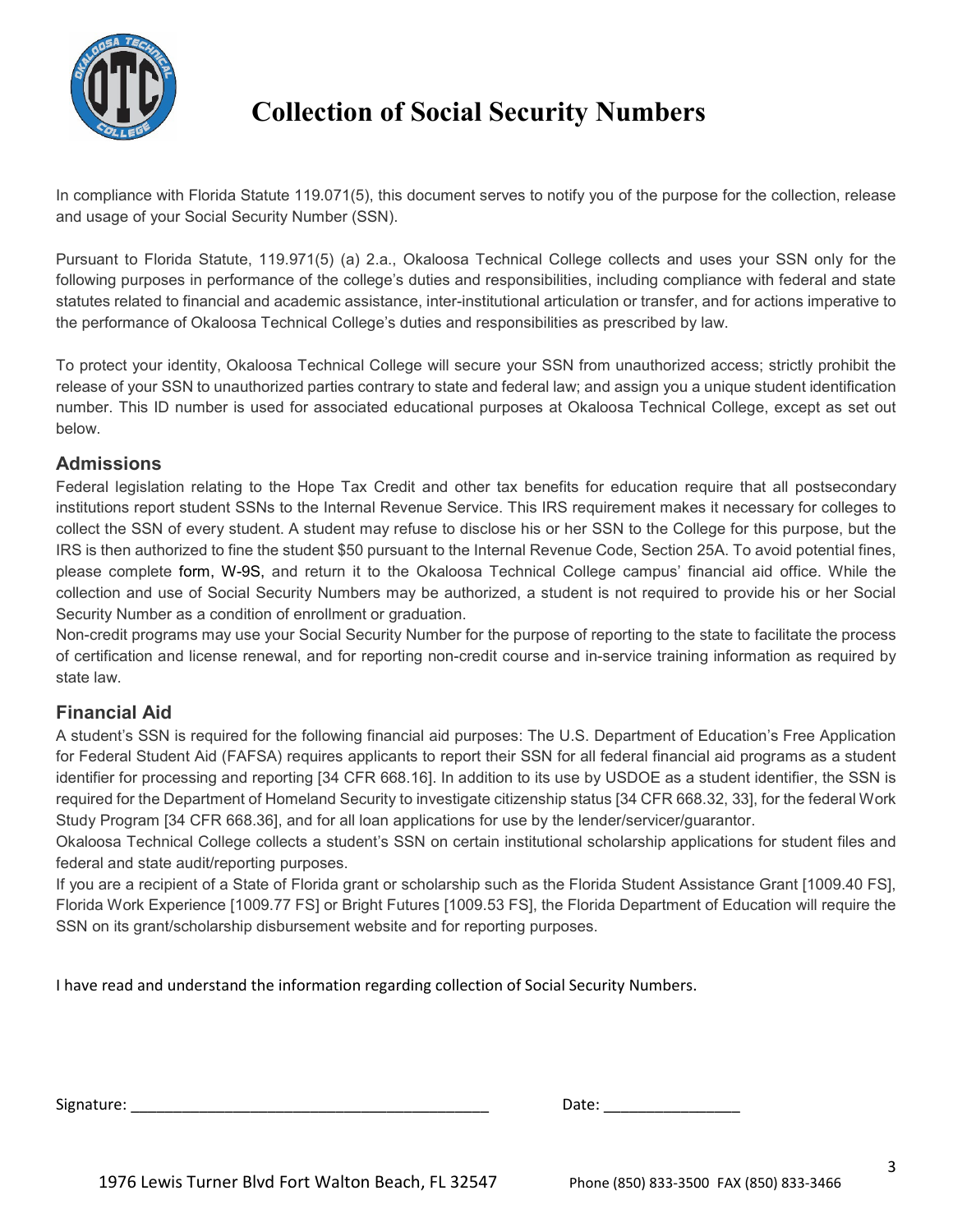

# **Authorization for Release of GED® Test Records**

|                        | Test Taker Name (Last, First, MI)      |                                                                                                 |                                                                                                                                                                                                                                                                                                                                                          |  |
|------------------------|----------------------------------------|-------------------------------------------------------------------------------------------------|----------------------------------------------------------------------------------------------------------------------------------------------------------------------------------------------------------------------------------------------------------------------------------------------------------------------------------------------------------|--|
| Date of Birth          |                                        | <b>SSN</b>                                                                                      | <b>Current Phone Number</b>                                                                                                                                                                                                                                                                                                                              |  |
| <b>Email Address</b>   |                                        |                                                                                                 |                                                                                                                                                                                                                                                                                                                                                          |  |
| <b>Current Address</b> |                                        | <b>City</b>                                                                                     | <b>State</b><br>Zip                                                                                                                                                                                                                                                                                                                                      |  |
|                        | Approximate location of testing center |                                                                                                 | Approximate year of test                                                                                                                                                                                                                                                                                                                                 |  |
|                        |                                        | Please read and initial the following statements                                                |                                                                                                                                                                                                                                                                                                                                                          |  |
|                        |                                        | decisions, including the ability to release my information to specific individuals or entities. | I understand that as a student who is at least 18 years of age, I am legally responsible for my own educational                                                                                                                                                                                                                                          |  |
|                        |                                        | accountability, reporting, and performance purposed, and/or GED® preparation opportunities.     | I hereby authorize the release of my GED® records to Okaloosa Technical College. I understand that these records<br>include test scores and other private information. I understand that this information may be shared by Okaloosa<br>Technical College with Okaloosa County School District and the Florida Department of Education for the purpose of |  |
|                        | and Usage Statement.                   |                                                                                                 | I affirm that the information provided above is true and accurate. I understand that enrollment information and test<br>scores may be released for federal and state reporting requirements. I have been provided the Social Security Collection                                                                                                         |  |
|                        |                                        |                                                                                                 |                                                                                                                                                                                                                                                                                                                                                          |  |

Signature Date **Date** Development of the Second State Date of the Date of the Date of the Date of the Date of the Date of the Date of the Date of the Date of the Date of the Date of the Date of the Date of the Date of the